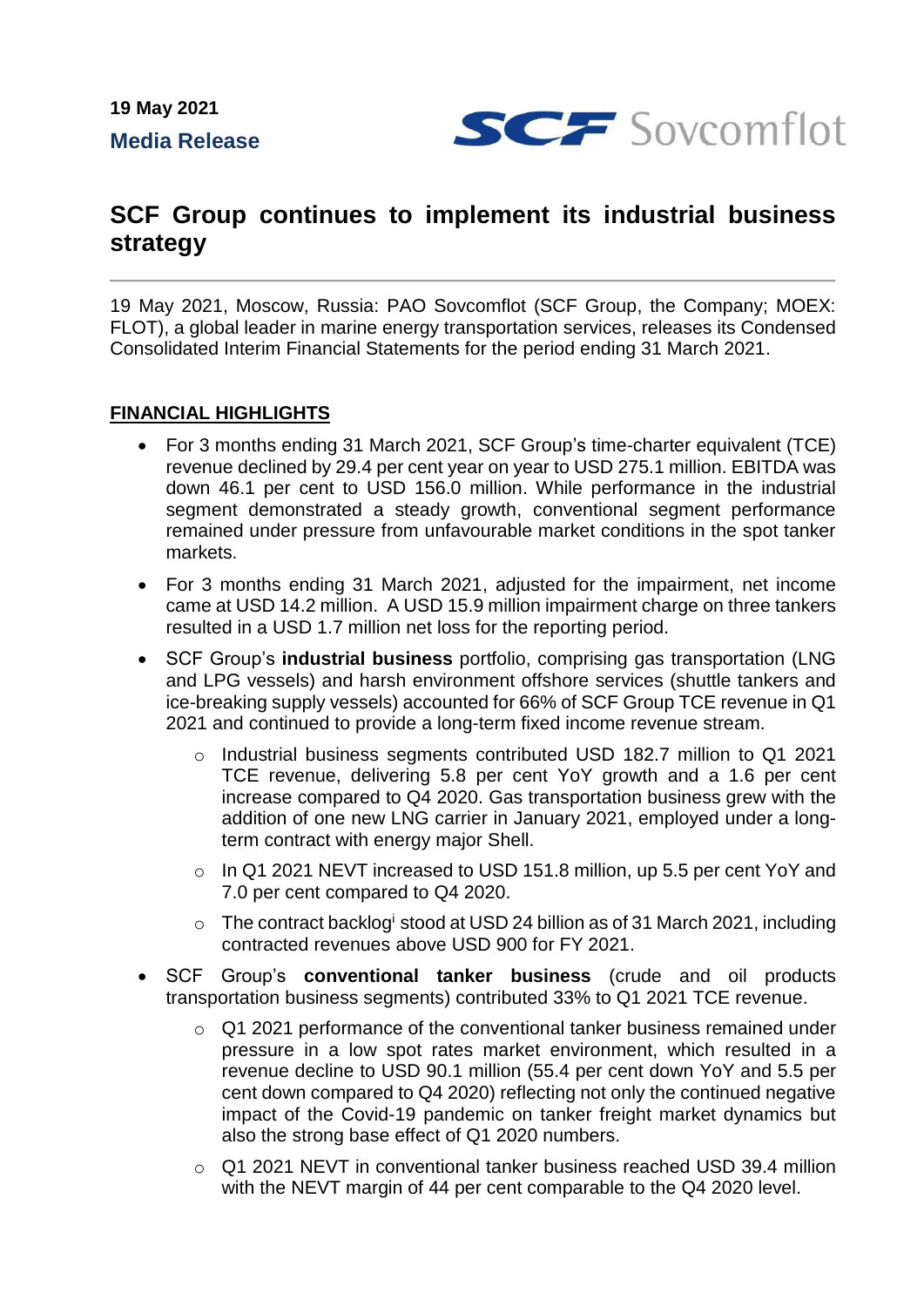# **OPERATIONAL UPDATE**

### INDUSTRIAL BUSINESS

SCF Group continued to grow its long-term industrial business portfolio, with a focus on implementation of the most advanced green technologies. Over the course of Q1 2021 SCF added one vessel to its fleet – the LNG carrier *SCF Timmerman* - and operated a fleet of 45 industrial vessels as of 31 March 2021.

SCF Group continues to focus on the development of its liquefied gas transportation services. In January 2021, SCF and Total concluded a long-term time charter agreement for a newbuilding 174,000-cbm Atlanticmax LNG carrier with options for up to two further vessels. Delivery of the vessel is scheduled for Q3 2023.

As at 31 March 2021, the contract backlog reached USD 24 billion. The industrial segment contract backlog for 2021 stood at over USD 900 million.

In January-February 2021, SCF's ice-breaking LNG carrier *Christophe de Margerie* completed a round voyage between Sabetta (Russia) and Jiangsu (China) across the Northern Sea Route (NSR). For the first time in history, a large-capacity cargo vessel crossed the eastern sector of the Arctic in February (transit navigation along this segment traditionally ends in November and resumes again only in July).

## CONVENTIONAL TANKER BUSINESS

The COVID-19 pandemic continued to impact negatively upon seaborne demand for crude oil and oil products over Q1 2021 and the conventional tanker freight market experienced continued weakness as a result. Whilst seasonal factors brought temporary relief to the Aframax sector over March, in particular, it was insufficient to balance the loss of demand for oil and oil products resulting from governmental restrictions imposed to counter the global pandemic.

The tanker newbuilding order book stays at a 30 year low and with the shipyards almost full until 2024 with orders for other types of vessels. SCF's management remains optimistic that there is now a reduced likelihood that further tanker supply will be available to meet the recovery in tanker freight markets, once industrial production normalises and standard travel practices resume as the pandemic related restrictions ease.

#### **CAPITAL AND FINANCING**

#### CREDIT RATINGS UPGRADES

On 12 April 2021 Sovcomflot's credit ratings were upgraded to investment grade level by Fitch (BBB-/stable) and by S&P Global (BBB-/stable).

#### SCF SUCCESSFULLY COMPLETED A EUROBOND ISSUE

On 26 April 2021 PAO Sovcomflot completed a USD 430 million 7-year unsecured Reg S/144A Eurobond issue with a coupon of 3.85%.

SCF has utilized the proceeds to fund a concurrent capped tender offer for the Company's outstanding Eurobonds maturing in 2023. The deal is debt neutral for SCF Group, whilst allowing it to smooth out and extend its debt repayment profile.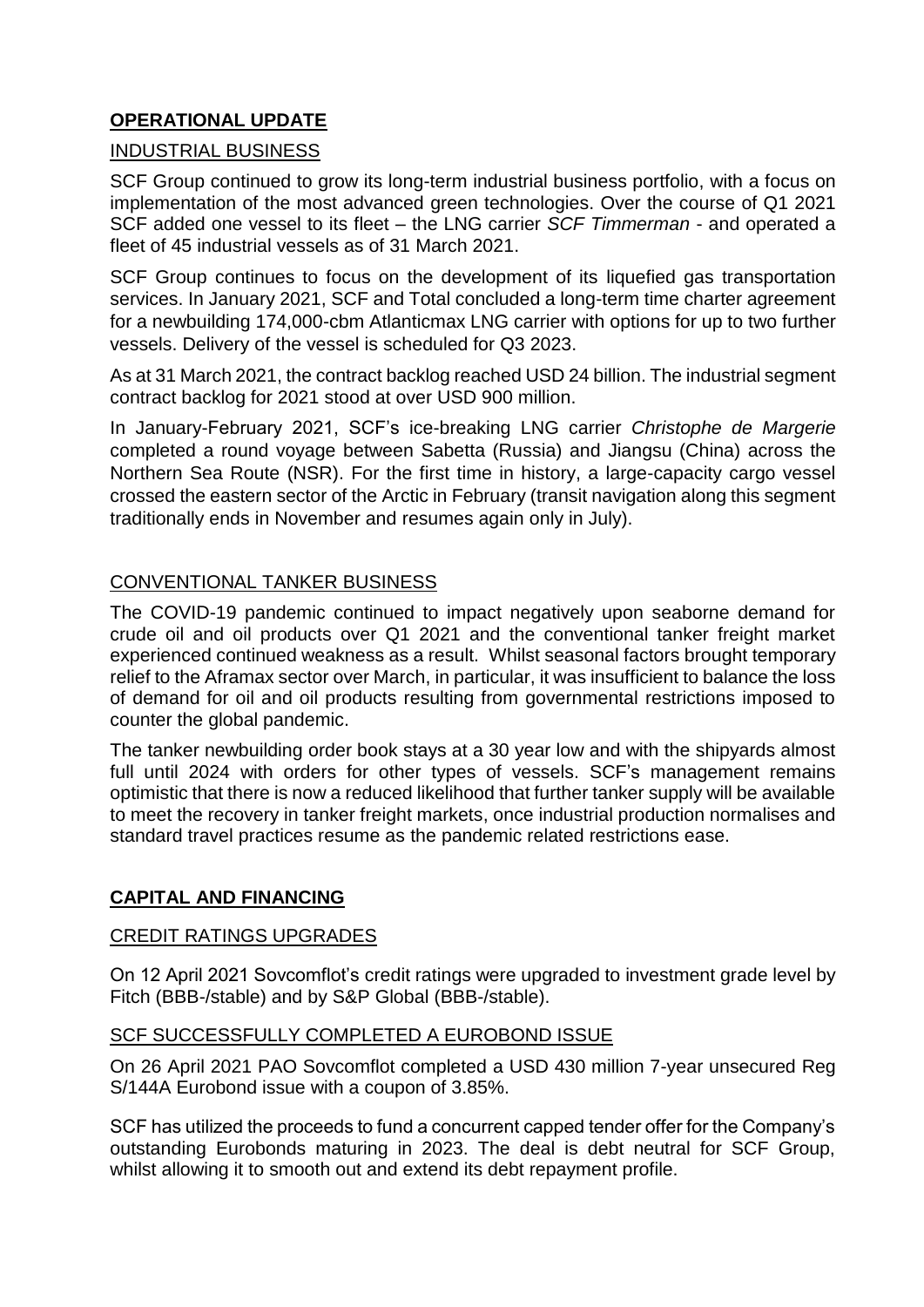#### DIVIDENDS UPDATE

SCF Board of Directors recommended its Annual General Meeting of Shareholders (AGM) to pay dividends on ordinary registered shares of PAO Sovcomflot, based on the results of 2020, in the total amount of 15.8 billion rubles, which is 6.67 rubles per share.

Commenting on Q1 2021 results, **Igor Tonkovidov**, President and Chief Executive Officer of PAO Sovcomflot, said:

*"Despite historically low spot charter rates in the reporting period, Sovcomflot managed to generate strong operational profitability with EBITDA margin in excess of 55% thanks to the diversified nature of our business with more than half of our revenue coming from long-term fixed-rate contracts.* 

*"SCF's strategy with its focus on industrial contracts, which we continue to implement using green technologies and advanced marine engineering solutions, was a clear success, as our contract backlog stands at more than USD 900 million for the year 2021 and more than USD 24 billion in total. It makes us confident in our ability to continue generating solid cash flows and deliver further growth in our high margin industrial business segments."*

**Nikolay Kolesnikov**, Executive Vice President & Chief Financial Officer of PAO Sovcomflot added:

*"Following our credit ratings upgrade to investment grade level by S&P Global and Fitch, in April 2021, we successfully accomplishment an issue of new USD 430 million unsecured 7-year Eurobonds to finance the buyback of bonds with a 2023 maturity, thus smoothing out the debt repayment profile. Solid demand from Russian and international investors allowed us to fix the coupon on the new bonds at a historically low level for SCF's unsecured debt. This is the second capital markets transaction executed by Sovcomflot within the past seven months, following the IPO of Sovcomflot's shares on the Moscow Exchange in October 2020. The Company is well capitalized and has ample liquidity to weather the headwinds in the conventional tanker markets and pursue new projects."*

#### **CONFERENCE CALL DETAILS**

The Company plans to host a presentation via a webcast on Wednesday, 19 May 2021 at 4:00 pm (Moscow) / 2:00 PM (London) / 9:00 AM (New York) to discuss its results for Q1 2021.

Dial in numbers: Russia: +7 495 228 4392 (Local access) UK: +44 (0)207 660 8149 (Local access) US: +1 650 215 5226 (Local access) Meeting number (access code): 137 444 5780 Meeting password (case-sensitive): Sovcomflot Webcast link: https://scf.webex.com/scf/j.php?MTID=m330eb041e2aa5c4bf10f6b2951f5a3d2 Microsoft Lync or Microsoft Skype for Business: 1374445780@scf.webex.com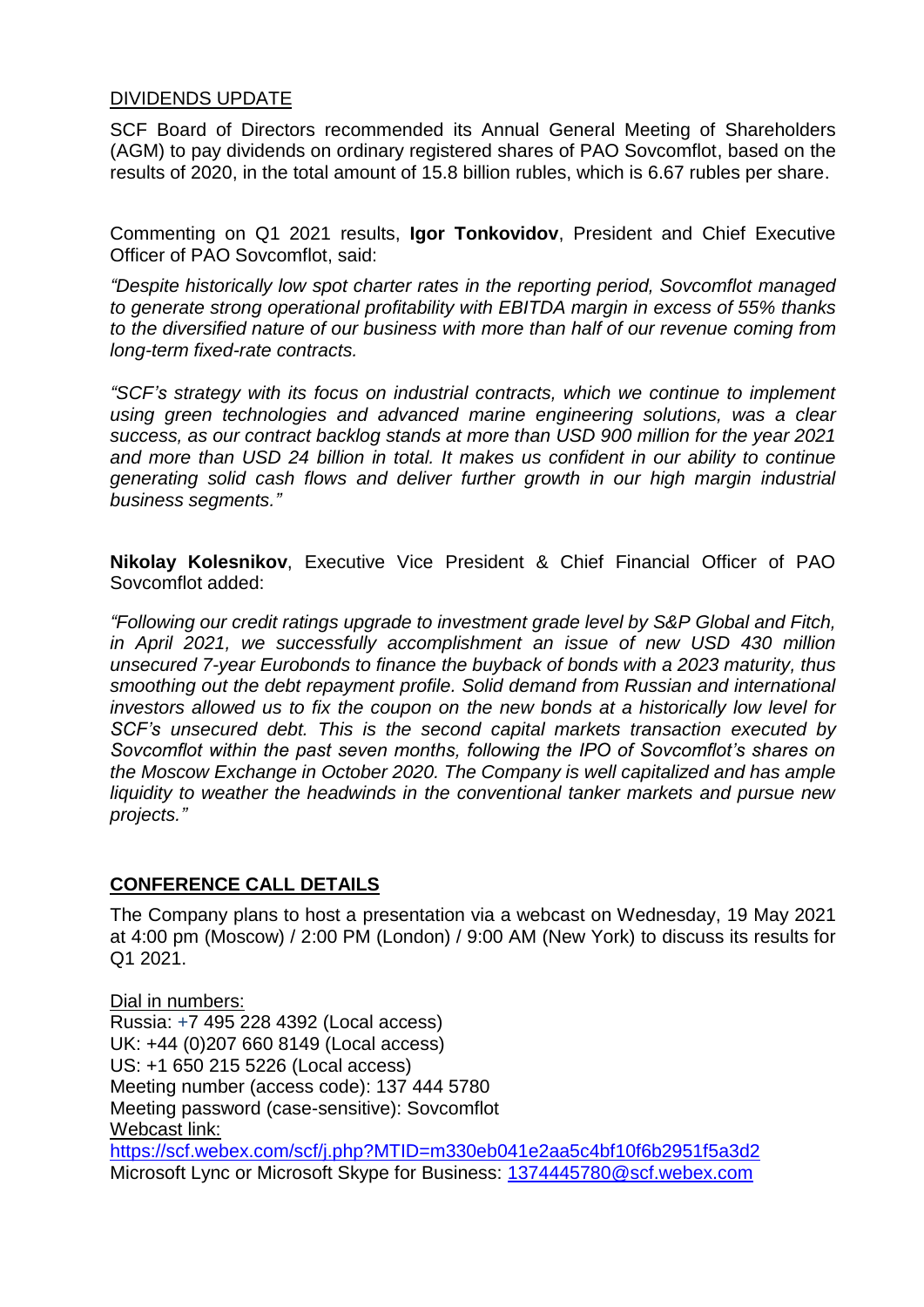An accompanying presentation for the conference call and the webcast replay will be available on our web site <http://www.sovcomflot.ru/en/investors/>

#### **FINANCIAL HIGHLIGHTS**

| <b>USD million</b>                              |                        |            |               |            |               |
|-------------------------------------------------|------------------------|------------|---------------|------------|---------------|
|                                                 | Q <sub>1</sub><br>2021 | Q4<br>2020 | $\frac{0}{0}$ | Q1<br>2020 | $\frac{0}{0}$ |
| Revenue                                         | 362.9                  | 354.2      | 2.4           | 493.3      | $-26.4$       |
| Time<br>equivalent<br>charter<br>(TCE) revenues | 275.1                  | 280.9      | $-2.1$        | 389.5      | $-29.4$       |
| Vessels' running costs                          | $-85.3$                | $-94.8$    | $-10.0$       | $-84.0$    | 1.5           |
| Net earnings from vessels<br>trading            | 189.8                  | 186.1      | 2.0           | 305.4      | $-37.9$       |
| Net other operating revenue                     | 2.1                    | 2.3        | $-6.5$        | 2.1        | 1.7           |
| Depreciation, amortization and<br>impairment    | $-101.9$               | $-109.0$   | $-6.5$        | $-99.6$    | 2.3           |
| General<br>administrative<br>and<br>expenses    | $-20.9$                | $-23.6$    | $-11.5$       | $-24.2$    | $-13.7$       |
| <b>Operating profit</b>                         | 56.0                   | 55.3       | 1.2           | 189.9      | $-70.5$       |
| Financing costs                                 | $-42.4$                | $-44.6$    | $-4.9$        | $-49.9$    | $-15.1$       |
| <b>Profit before income taxes</b>               | 8.0                    | 17.5       | $-54.2$       | 124.1      | $-93.5$       |
| Income tax expense                              | $-9.7$                 | $-0.2$     | <b>NM</b>     | $-8.1$     | 20.2          |
| Adjusted profit/loss for the<br>period*         | 14.2                   | 23.4       | $-39.2$       | 116.7      | $-87.8$       |
| Profit/loss for the period                      | $-1.7$                 | 17.4       | <b>NM</b>     | 116.1      | <b>NM</b>     |
| <b>EBITDA**</b>                                 | 156.0                  | 164.3      | $-5.1$        | 289.6      | $-46.1$       |
| Debt                                            | 3 2 8 6.5              | 3 272.2    | 0.4           | 3 5 3 2.0  | $-7.0$        |
| Cash and deposits                               | 833.4                  | 880.2      | $-5.3$        | 576.5      | 44.6          |
| Book value of equity                            | 4 130.0                | 4 0 98.4   | 0.8           | 3 5 6 2.8  | 15.9          |
| Net debt***                                     | 2 453.1                | 2 3 9 2.0  | 2.6           | 2 9 5 5.5  | $-17.0$       |
| Net debt/ EBITDA                                | 3.2                    | 2.6        |               | 3.2        |               |

*\* Adjusted profit/loss for the period – Profit/loss for the period adjusted for impairment charge.*

*\*\* EBITDA - Earnings before interest, tax, depreciation and amortisation adjusted for other non-operating expenses; hedge ineffectiveness and termination of hedge; gain on derecognition of dividend liability; loss on sale and dissolution of subsidiaries; foreign exchange gains; foreign exchange losses and gain/loss on sale of equity accounted investments.*

*\*\*\* Net debt includes total secured bank loans, other loans and finance lease liabilities after deducting cash and bank deposits and restricted cash.*

**Investor Relations: Media Relations: Media Relations:** 

-End-

[ir@scf-group.ru](mailto:ir@scf-group.ru) [pr@scf-group.ru](mailto:pr@scf-group.ru)

#### **About SCF Group**

**Sovcomflot (SCF Group)** is one of the world's leading marine energy transportation companies, specialising in the transportation of liquefied gas, crude oil, and petroleum products, as well as the servicing of offshore upstream energy production. The Group's fleet comprises 145 vessels with a total deadweight